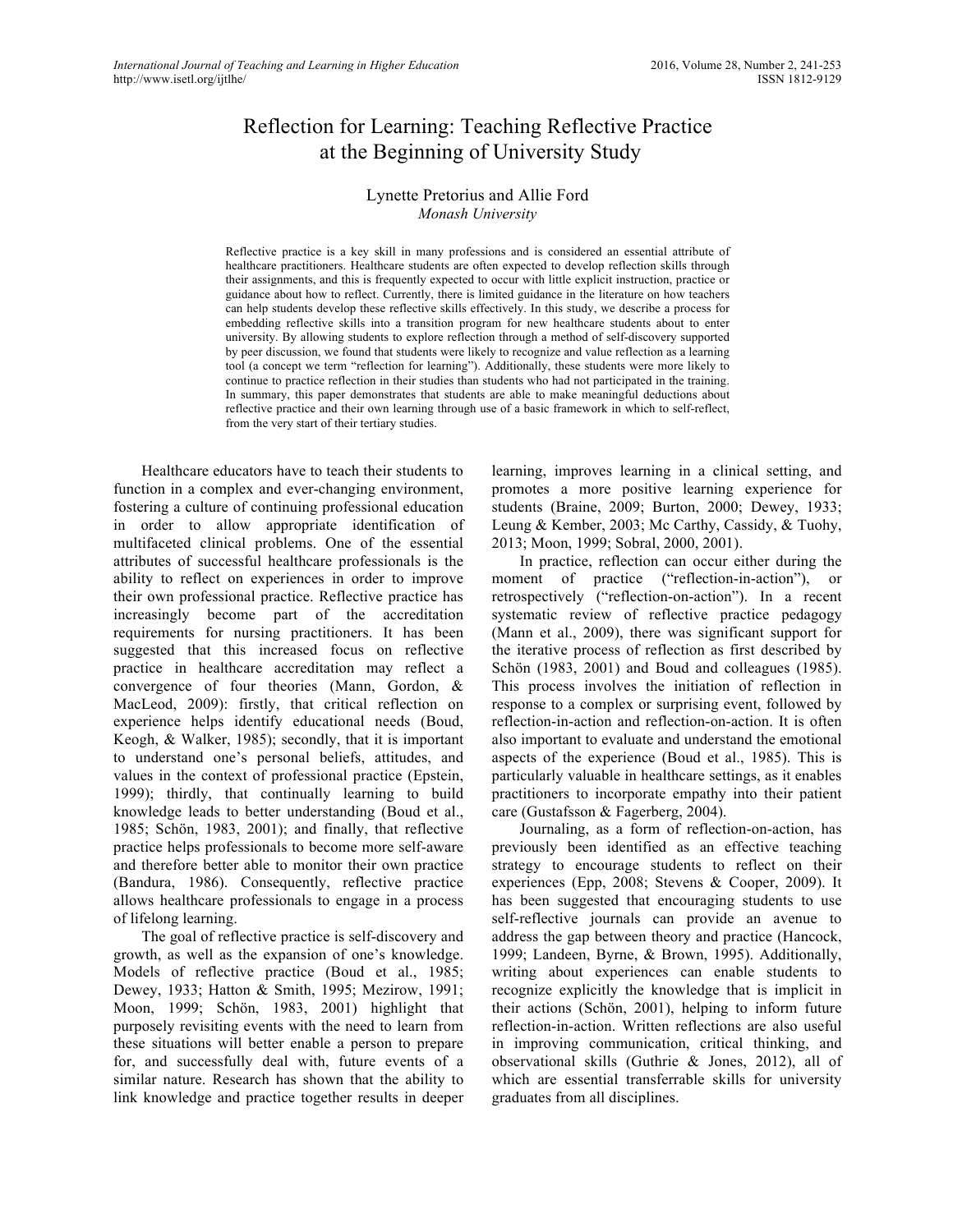Studies have also shown that reflective practice relies upon mentoring and support (Gustafsson & Fagerberg, 2004; Hallett, 1997; Mc Carthy et al., 2013; Pearson & Heywood, 2004; Teekman, 2000) and is more effective in small group situations (Mann et al., 2009; Platzer, Blake, & Ashford, 2000). Consequently, intentional and facilitated discussions of reflective experiences with peers and staff often encourage students to better reflect on their own thoughts and understanding (Guthrie & Jones, 2012).

While the ability to practice self-reflection is often considered important in graduates, there is currently a limited amount of information to guide educators in the development of effective reflective practice in their students (Mann et al., 2009). Additionally, reflective skills take time to develop as they are complex and cognitively demanding (Mc Carthy et al., 2013). Consequently healthcare educators need to be equipped with a variety of tools and strategies to facilitate reflective practice teaching (Epp, 2008; Mc Carthy et al., 2013). As a result of the scarcity of information about reflective skill development currently available to educators, an exploratory approach to understanding appropriate reflective practice teaching pedagogy is considered appropriate (Mann et al., 2009).

#### **Methods**

#### **The Transition 2 University (T2U) Program**

At our university, Learning Skills Advisers play a key role in academic skill development by working with teaching staff to integrate development of transferable skills into the curriculum. Students enter the university with a wide variety of life experiences and differing skill levels, challenging teaching staff to create curricula that develop transferable skills but which also provide additional learning for higherachieving students. In our cohort of transitioning students the variation in skill level is particularly pronounced, as students enter into nursing degrees through a variety of pathways.

In order to help develop the transferrable skills of our transitioning students and consequently improve their academic achievement at university, staff from the School of Biosciences together with a team from the University Library designed a week-long transition course: the Transition 2 University (T2U) program. This innovative program integrated the teaching of content knowledge with authentic mastery experiences to effectively develop transferable skills (Ford et al., 2015). T2U was split into two parts with morning sessions covering a variety of transferable skills while the afternoon sessions addressed content knowledge (for full details of the design of the T2U program see Ford et al., 2015). We were previously able to

demonstrate that the transferable skills sessions were effective in building perceived self-efficacy in students and that this increased level of perceived self-efficacy persisted until at least the end of the first semester (Ford et al., 2015). In this paper we now expand our research by examining an innovative experiential teaching strategy used during the T2U program to develop the transferable skill of reflective practice.

#### **Research Design**

This paper describes a mixed-method research design incorporating both qualitative and quantitative data. In this study we analyze students' qualitative responses to predetermined open-ended questions and examine data from a quantitative survey at the end of semester. All research described in this article was approved by the University's Human Research Ethics Committee.

#### **Student Cohort**

The T2U program was delivered across three of the University's campuses. While attendance was optional, all new nursing students were encouraged to apply to participate, irrespective of their entry pathway into their nursing degree. Limited resources meant that 120 places were offered. In total, 117 students registered and participated in the program, with 58% of students self-identifying as mature-aged.

#### **Self-Discovery Teaching Approach**

As reflection skills require practice to develop, we wanted to start teaching this skill as early as possible in the course. As a result, we incorporated opportunities for reflective practice from the very start of the students' study. We also decided that it would be most useful for students to learn about reflection through a method of self-discovery in which the students attempted reflections prior to being taught reflective practice theory. In consideration of data that show the benefits of journaling and discussion in developing reflective thinking skills (Epp, 2008; Guthrie & Jones, 2012; Stevens & Cooper, 2009), we decided that students would be encouraged to complete a reflective journal after each day of the program. Students were provided with reflective questions that provided semi-structured prompts for reflective thinking (see Table 1) together with an example of what the completed activity might look like.

The reflective journal template encouraged students to describe and evaluate their experiences through a series of reflective prompt questions rather than through a specific framework (such as the Gibbs Reflective Cycle, Gibbs, 1988). The reflective prompts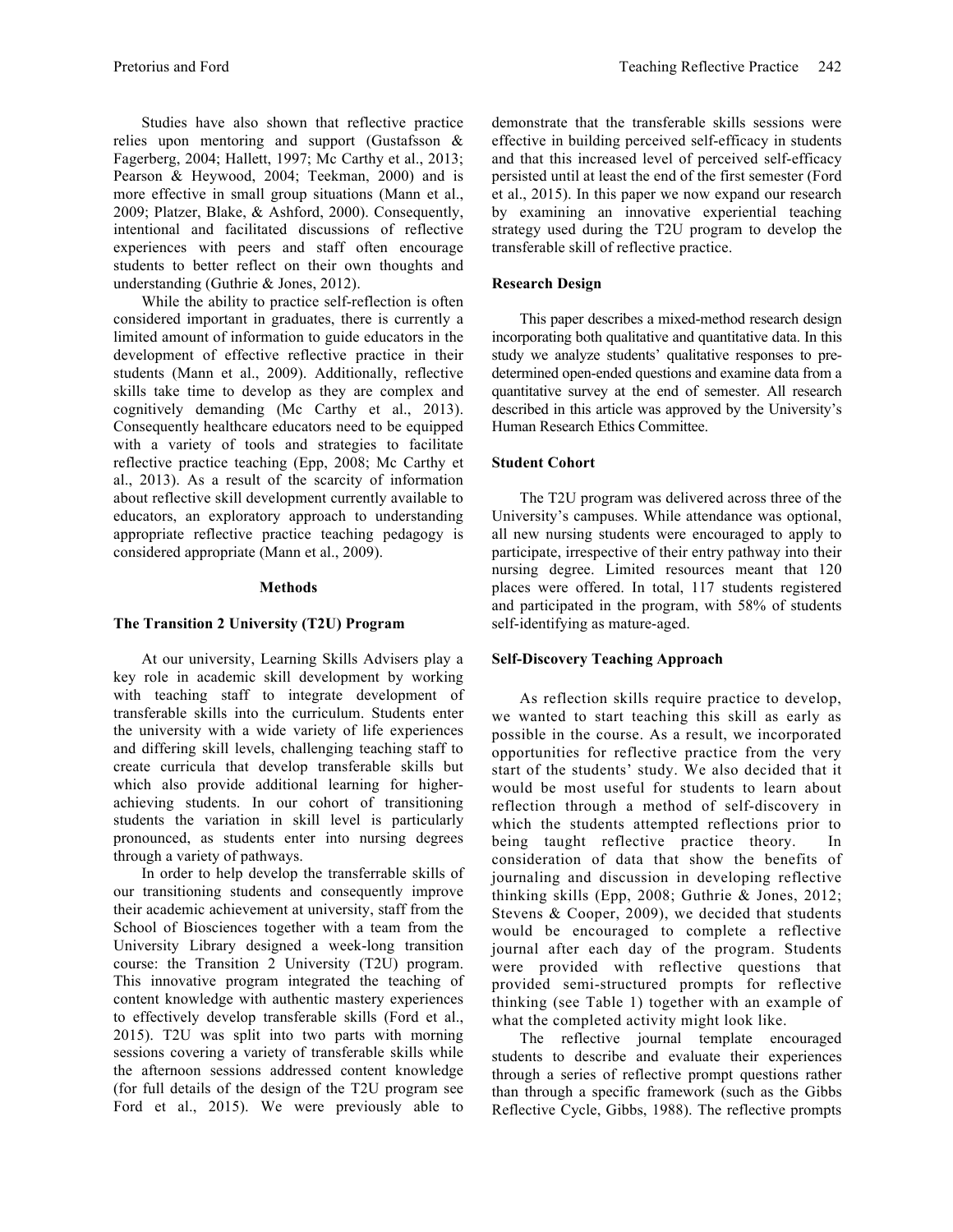*Reflective Journal Prompt Questions Provided to Students at the Start of the Transition 2 University Program*

Daily Journal Prompt Questions

What happened?

*Discuss the situation (what activity were you doing?), the task (what specifically were you working on?), the action (what action did you take?), and the result (what was the outcome?)*

How did this event make you feel?

What went well?

What could you have done better?

What have you learnt from this?

How will this information be useful in the future?

in the template were informed by Rolfe's minimal model of iterative reflective practice ("what," "so what," and "now what") (Rolfe, Freshwater, & Jasper, 2001). This was expressly done as it was felt that this would allow students to focus on their experiences rather than worrying about something that might be seen as academic content. We wanted students to become aware of the strength of using reflection in a wide range of situations rather than as a process that should be conducted only when difficult or negative situations arise. Consequently, we explicitly asked them to identify positive experiences ("What went well?"), as well as identifying areas for improvement ("What could you have done better?").

Time was provided at the start of each morning's session to discuss what the students felt they had learned from the previous day, as well as anything they found difficult. Students were expressly told that their reflections were private, and would remain so unless they chose to share them with anyone. Those students willing to share their reflections did so at the start of the following day's workshops. These sharing sessions were conducted in a peer environment with points for further discussion highlighted by the staff member. As mentioned previously, research suggests that small group situations and effective mentoring and support better facilitate reflective practice learning experiences. Consequently, the workshop was designed so that there would be a staff-member-to-student ratio of no more than 1:25. Furthermore, the room was set up to promote peer learning by aligning the tables into small groups of 3-6 students. Discussions of students' reflections in each day's workshops demonstrated that the journaling activity encouraged students to make connections between personal experiences and the theory taught in class. The journals also helped students to identify their

own learning needs, which in turn encouraged students to actively seek answers to their own questions.

At the end of the transition program, the Learning Skills Adviser at each campus facilitated an interactive workshop about reflective practice. At the start of the session, students were asked to discuss the following question in groups: "Why have you been doing reflections every night this week?" After peer discussion, the groups wrote their answer on a handout provided by the facilitator (see Appendix A). It is important to note that when students were asked this question, they had not been explicitly taught anything about reflective practice or its importance in nursing practice. This activity was followed by an interactive discussion about reflective practice theory and its practical application to the nursing profession. This discussion covered the following three topics: 1) "What is reflective practice?", 2) "Why is reflection important?", and 3) "What are the key attributes and elements of reflective thinking?" At the end of the workshop students were asked to write a paragraphlong reflection about the T2U program on a second handout (see Appendix B). The questions served to prompt students' self-determined understanding of reflection and the reflective process. Both the written responses were collected by the facilitators of the class and used for further research.

#### **Qualitative Thematic Analysis of Student Reflections**

We analyzed students' written responses to the two reflective questions described earlier. The first question ("Why have you been doing reflections every night this week?"; see Appendix A) was answered in pairs or individually, and a total of 57 responses were collected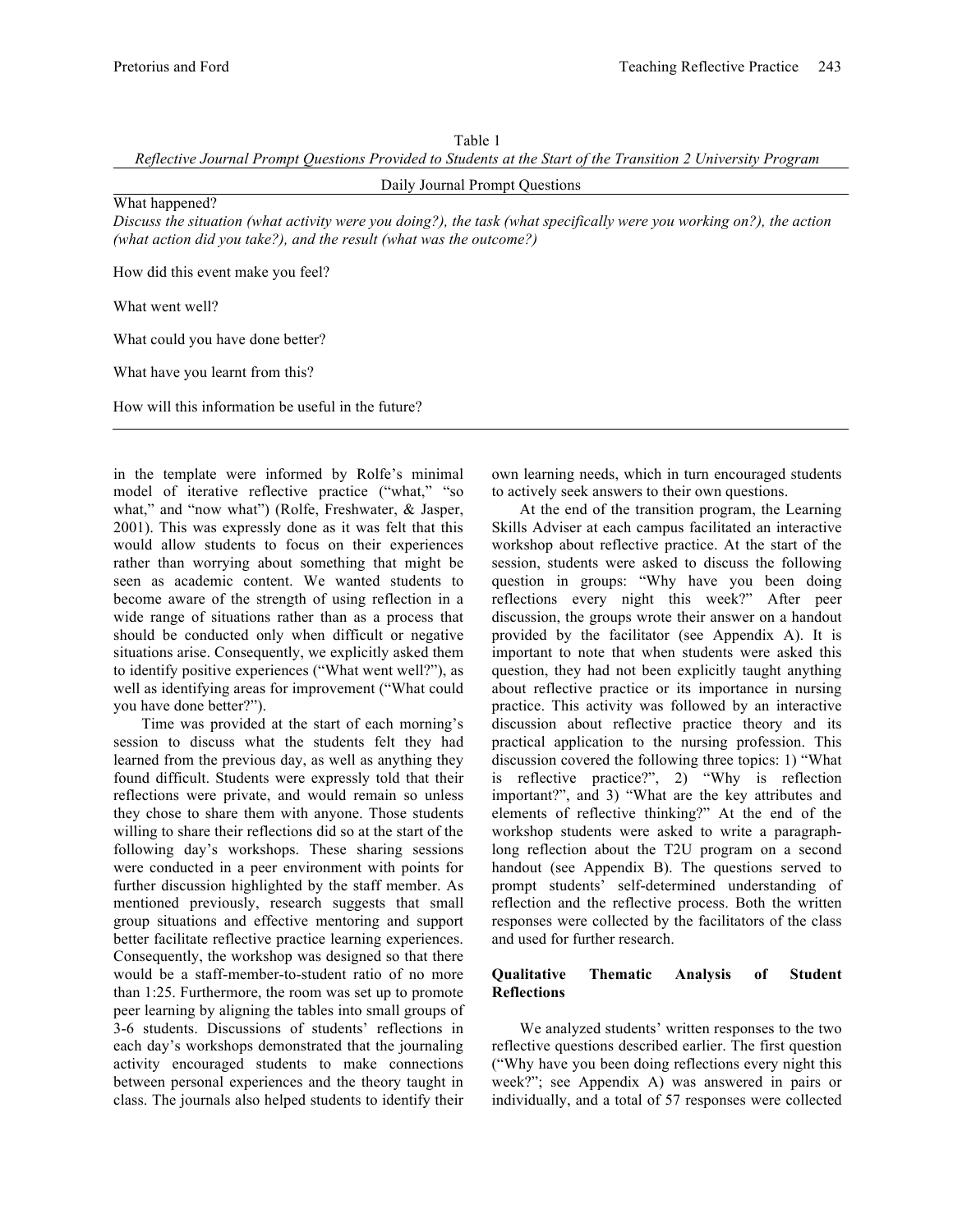for analysis. The second question ("Write a paragraphlong reflection about the Transition to University program"; see Appendix B) was completed individually, and a total of 78 responses were collected.

We wanted to analyze whether our teaching practice evoked reflective skill development as a consequence. Skill development was therefore the principal phenomenon investigated. We applied a thematic analysis approach to assess the content of the reflective questions. All participants' responses to the first reflective question were read in order to obtain a general understanding of the main concepts identified in each submission. Each reflective response was then analyzed to extract significant statements that directly pertain to a particular concept, and these concepts were organized into theme clusters. These theme clusters are therefore considered as expressions of the latent content of the reflective responses (Graneheim & Lundman, 2004). The participants' responses to the second reflective question were analyzed to examine the extent of reflective thinking. This was done by examining the incidence of features such as description, self-analysis, self-awareness, emotional awareness, self-learning, and strategies or implications for the future in the reflective responses.

Credibility of the research findings was established through agreement among co-researchers (Graneheim & Lundman, 2004). Before data analysis both researchers bracketed their assumptions and preconceptions regarding the phenomenon under investigation. Both authors independently classified the theme clusters according to the steps described above. Following these two independent analyses, the two researchers met to reach a consensus by comparing the data and arriving at a mutually agreed upon set of themes. Quotes from the reflective responses are also included to further enhance the credibility of the research findings (Graneheim & Lundman, 2004).

## **Quantitative Data Analysis**

This paper also describes the analysis of quantitative data obtained from questionnaires administered to all students attending a lecture in a compulsory unit of the undergraduate nursing course at the end of the teaching semester. The 3-page questionnaires addressed several aspects that had been covered during T2U (see Ford et al., 2015), but three questions specifically targeted reflective practice (see Appendix C). A total of 94 responses were received (38 from students who attended T2U and 56 from students who did not).

Data from feedback questionnaires were analyzed using the computer statistical program GraphPad and Microsoft® Office Excel® 2010. A Likert scale was used to classify responses as follows: Strongly Disagree  $= 1$ , Disagree = 2, Neutral = 3, Agree = 4, and Strongly Agree = 5. Results are presented as mean  $\pm$  standard error of the mean. We determined statistical significance by conducting unpaired t-tests between responses from students who attended T2U and students who did not attend T2U. A pvalue of less than 0.05 was considered significant.

## **Results**

## **Development of Reflective Practice Skills Through Self-Discovery**

As mentioned earlier, students were asked to discuss the purpose of the reflective activity each day and prepare a written response to the question, "Why have you been doing reflections every night this week?" (see Appendix A). A thematic analysis of the students' written responses was performed, and several themes were identified (see Table 2). It is important to note that a number of reflective answers included multiple themes. Examples of significant statements for each theme cluster are presented in Table 3.

| L |  |
|---|--|
| × |  |

| Key Themes Identified in Student Reflections About the Purpose of the Daily Reflective Journal Activity ( $n=57$ ) |                     |                                         |  |  |  |
|--------------------------------------------------------------------------------------------------------------------|---------------------|-----------------------------------------|--|--|--|
| Theme identified                                                                                                   | Number of responses | Percentage of total number of responses |  |  |  |
| Consolidation of knowledge gained each day                                                                         | 52                  | 91.2%                                   |  |  |  |
| Identification of strengths and weaknesses                                                                         | 34                  | 59.6%                                   |  |  |  |
| Thinking about and improving learning                                                                              | 25                  | 43.9%                                   |  |  |  |
| Thinking about and understanding feelings                                                                          | 23                  | 40.4%                                   |  |  |  |
| Learning from experiences or mistakes                                                                              | 15                  | 26.3%                                   |  |  |  |
| Forms part of clinical reflective practice                                                                         | 14                  | 24.6%                                   |  |  |  |
| Recording or describing daily activities                                                                           | 13                  | 22.8%                                   |  |  |  |
| Learning about myself                                                                                              |                     | 12.3%                                   |  |  |  |
| Preparation for future study                                                                                       | 6                   | $10.5\%$                                |  |  |  |

*Note:* Most reflections covered multiple themes.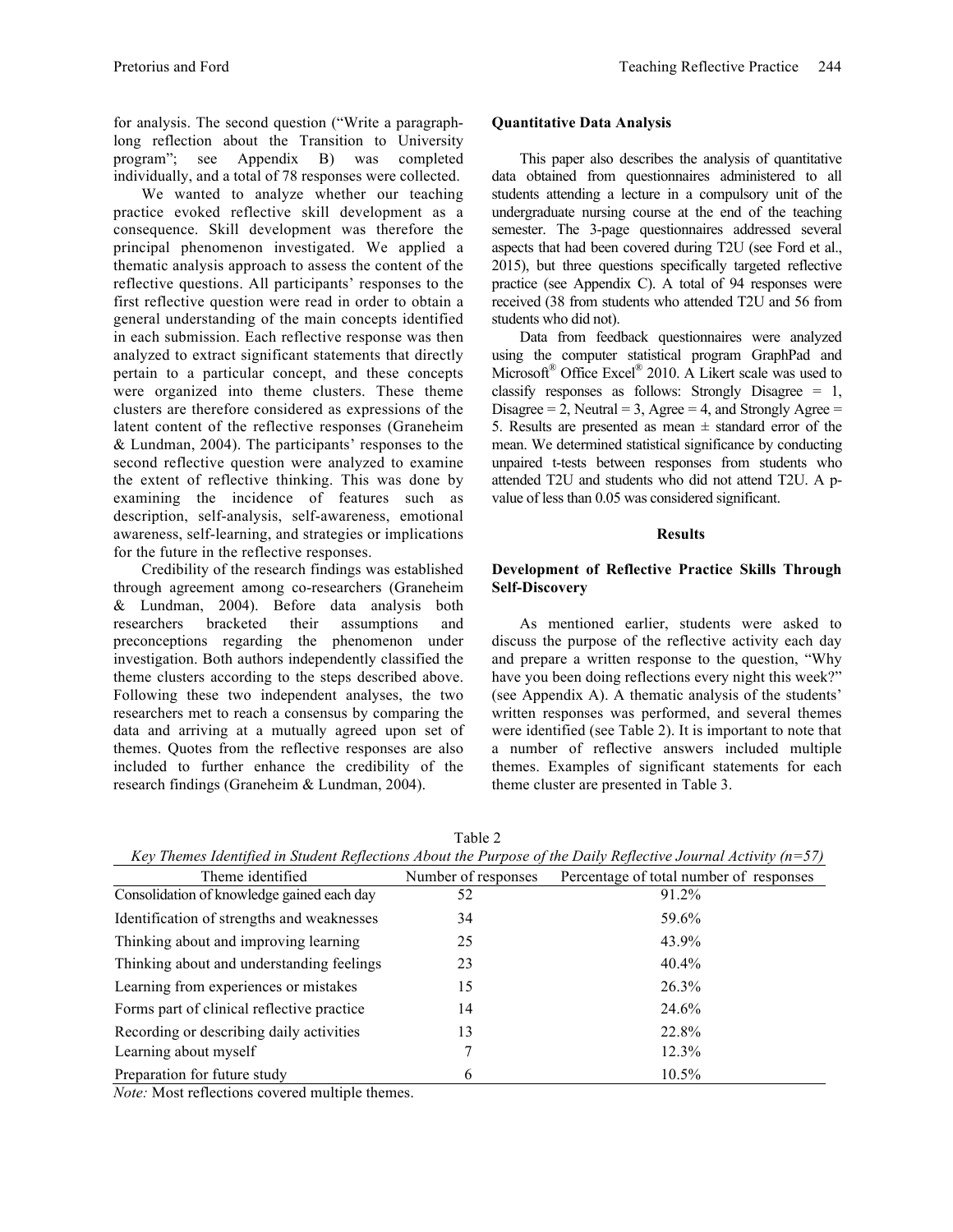|                                                  | belettu Daampies of bignificant biatements for Daen Theme Chaster Iaentifica in biaachis Iceficetions Hoodi inc I<br>of the Daily Reflective Journal Activity                                                                                                                                                                                                                                                                                                                                        |
|--------------------------------------------------|------------------------------------------------------------------------------------------------------------------------------------------------------------------------------------------------------------------------------------------------------------------------------------------------------------------------------------------------------------------------------------------------------------------------------------------------------------------------------------------------------|
| Theme identified                                 | Example significant statements for each theme cluster                                                                                                                                                                                                                                                                                                                                                                                                                                                |
| Consolidation of<br>knowledge gained each<br>day | "Because I can consolidate what I already know"<br>"To make us think about what we learnt during the day - consolidation"<br>"To look back on the day and see what we have learnt"<br>"To consolidate what has been learned during the day time"                                                                                                                                                                                                                                                     |
| Identification of<br>strengths and<br>weaknesses | "Gives a chance to understand my strengths and weakness"<br>"To learn where I am doing well and where I need to improve"<br>"To determine areas we need to improve and areas that are comfortable"<br>"This is a helpful method to recognise my weakness and have a think about it so I<br>can improve it"<br>"To realise if we have any weaknesses around referencing/ researching etc. [and]<br>to smile about the areas that felt easy to learn and/or enjoyable"                                 |
| Thinking about and<br>improving learning         | "So that at the end of each day you take some time to really think about the classes<br>that you had that day"<br>"Think about learning experience and evaluate what has been learnt"<br>"Reflections are good because it allows you to think about what you have learnt,<br>why you have learnt it"<br>"To think about what we have learnt, gives us the opportunity to ensure we<br>understood all topics that were covered"                                                                       |
| Thinking about and<br>understanding feelings     | "It provides an opportunity to release worry from a stressful day"<br>"A way of getting our thoughts and feelings expressed. It's highlighted the ups,<br>downs, fears, insecurities, excitement"<br>"To understand [my] fear about starting uni"<br>"To get feelings down on the paper"                                                                                                                                                                                                             |
| Learning from<br>experiences or mistakes         | "To learn from our experiences and mistakes and use this to put into practice<br>during our course"<br>"I learn through previous mistakes, and gain confidence through previous success"<br>"To avoid making similar mistakes"                                                                                                                                                                                                                                                                       |
| Forms part of clinical<br>reflective practice    | "Because we will need this skill as part of our clinical placement later in the year"<br>"To practice as we do it during placements and once we start working"<br>"To get into the habit of doing this skill on a regular basis throughout the nursing<br>degree, especially in Clinical Practice"<br>"To practice reflective thinking on situations that arise during your working life.<br>You may come across circumstances during your working life that you may need<br>to debrief to yourself" |
| Recording or describing<br>daily activities      | "It works as a summary of things you studied"<br>"Reflections are noting down what we went through on each day"<br>"To write down what I have done in T2U that day"<br>"To have a clear picture or details of what [was] done on each day"                                                                                                                                                                                                                                                           |
| Learning about myself                            | "Take a critical look at myself and the way I learn"<br>"To think about what works for my learning style and what doesn't"<br>"It highlights positive and negative experiences which enables a self-critique. In<br>this way I can surmise how I can get the most out of my university experience and<br>improve my learning"<br>"So I can reflect and learn what I need to be a better student"                                                                                                     |
| Preparation for future<br>study                  | "To see how what we learnt can help us in the future when we start our studies"<br>"It has helped me realize that the stuff I have learnt will help me when I study"<br>"To have a bit of insight into what to expect before uni begins, to help be prepared<br>and just feel more comfortable"<br>"To make us think of how [the skills] will be useful in the future"                                                                                                                               |

Table 3

*Selected Examples of Significant Statements for Each Theme Cluster Identified in Students Reflections About the Purpose*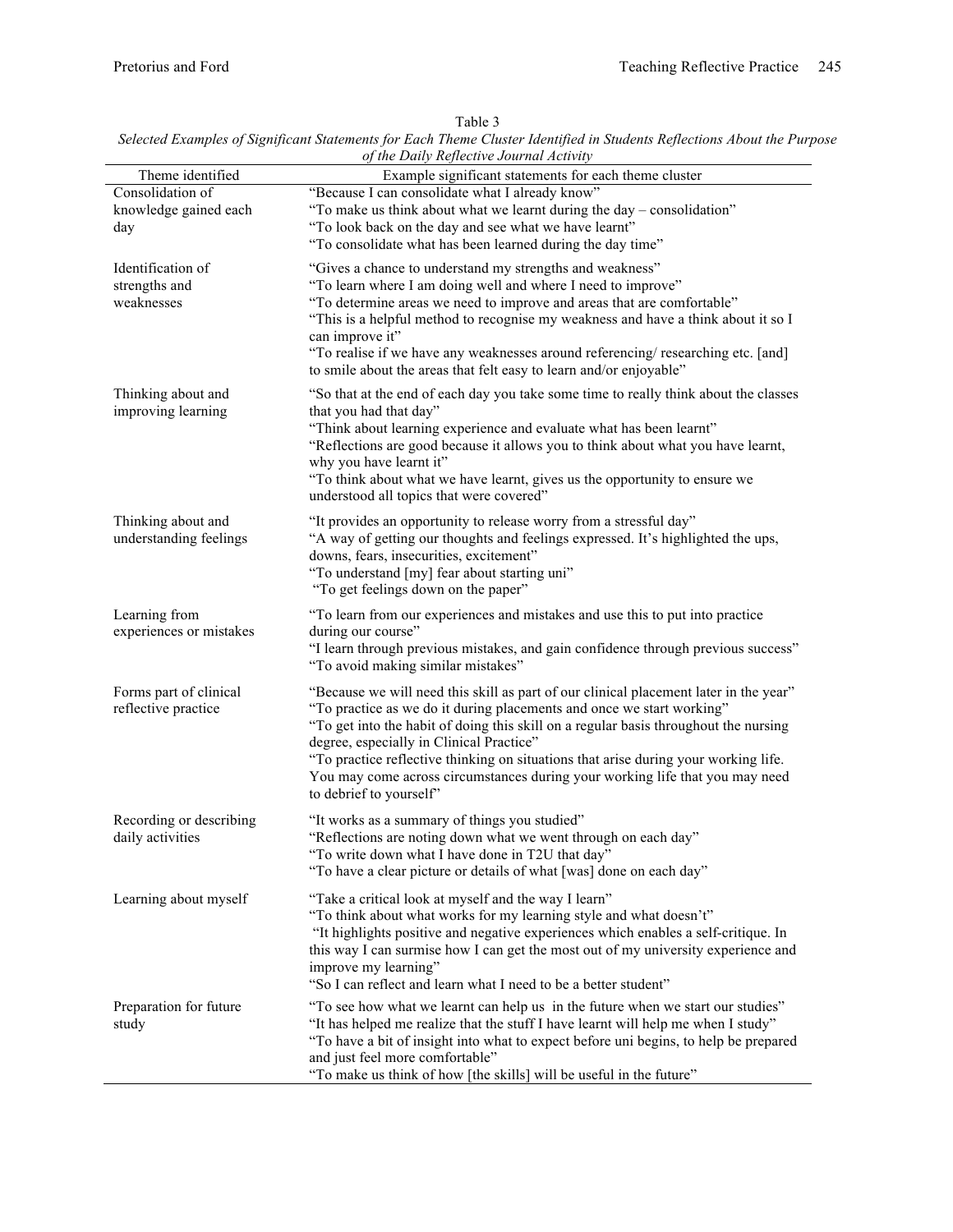A second written response (see Appendix B) was collected from students after discussing the theory behind reflective practice. Submissions provided for this activity were interesting as they showed that many students were beginning to write reflections that highlighted a range of aspects of description, self-analysis and evaluation, learning, and implications. These skills, however, were largely at a very early stage. While students were clearly reflecting on information and experiences they had been exposed to over the week, the depth of the reflections indicated they were still largely novices. This was not unexpected, however, as skill development involves repetition and feedback in order to occur.

Many of the submissions included opinions about the program such as, "I found the T2U program extremely helpful," though these were often not then clearly justified. The majority of students (54%) included a description of what had happened during the program, for example "each day for a week we were presented with information and strategies for developing university-level skills". Fewer students included aspects of evaluation (38%) or self-analysis (46%) in their reflections. Example statements for these aspects are, "Learning how to reference properly is probably the most important bit of knowledge learnt" [evaluation], and, "I have learnt that I could manage my concentration levels better by not working as many hours out of school time" [self-analysis]. Students often also focused on how they felt during the program (29%, for example "I found it frustrating at times"), demonstrating emotional awareness. A few students produced reflections which showed that they had reflected at a deep level both on the content of the program and their own development over the week. In the following quoted submission, we have identified within brackets some different aspects of reflection shown by the student.

My T2U week was broken into mornings with library staff working on study skills and then afternoons with lecturers and workshops [description of events]. I found the study skills extremely useful [evaluation], and the introduction to uni life helpful to override feelings of being overwhelmed and underprepared [self-analysis, emotional awareness]. My confidence isn't that strong, realistically, although I usually have a front to hide behind [self-awareness]. My confidence and 'how to' skills are definitely now a priority [evaluation] when I can now see that I am capable [self-learning], it's just about breaking issues/assignments down into baby steps [strategies/implications].

# **Evaluation of the Longer-Term Effectiveness of the Reflective Practice Teaching Strategy**

We also wanted to assess whether students continued to practice reflective thinking later during their first semester, after completion of the T2U program. All students enrolled in first-year nursing are taught about reflective practice through lectures and assigned activities within the first two weeks of their course. As a result it was important for us to determine whether there was a difference between the reflective habits of students who had completed T2U in comparison with those who had not participated in the program. This was done using an anonymous questionnaire administered at the end of the students' first semester. Three questions were specifically related to reflective practice (see Appendix C), and these were analyzed using a Likert scale (see Figure 1).

Attending the T2U program appears to have improved students' self-reported understanding of reflective practice, as well as their use of reflective thinking in their learning. In response to the statement, "I know what reflective practice is," students who attended T2U were more confident that they understood the concept of reflective practice  $(4.03\pm0.12)$  than those students who had not attended T2U (3.67±0.10, p<0.05). When asked to respond to the statement, "I regularly reflect on what I have learned and/or my experiences at university," students who attended T2U were much more likely to give answers suggesting that they use reflective practice in their studies than students who had not attended the program  $(3.91\pm0.15 \text{ vs.}$ 3.20±0.13 respectively, p<0.001). Students who had participated in T2U were also asked to respond to the statement, "I feel more confident about reflection and reflective practice after having completed T2U." Of the 28 responses, 71% were positive (Agree: 13; Strongly Agree: 7) with an overall mean of  $3.86 \pm 0.18$ .

## **Discussion**

This paper demonstrates that students are capable of making meaningful and profound discoveries about the uses of reflective practice through exposure to the experience without explicit prior instruction, and many come to value the practice because of the benefits they discover. This is best seen in the themes students identified when asked why they had been completing a reflective journal each night. The three most common themes identified were consolidation of knowledge, identification of strengths and weaknesses, and thinking about and improving learning. It is interesting to note that many students independently identified that reflection helped them to contextualize the skills they had been learning and to appreciate their progress. Encouraging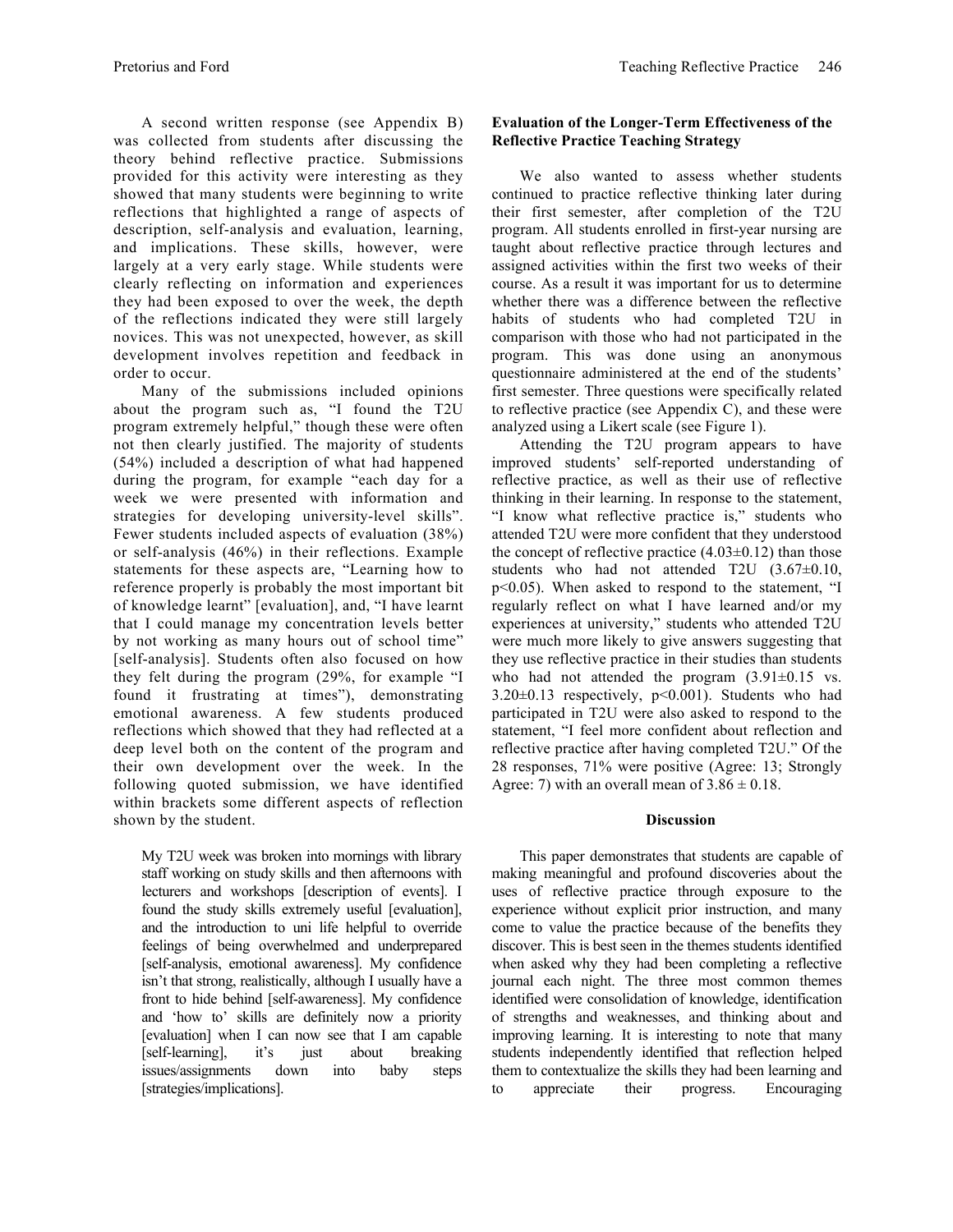

Figure 1 *Students' Understanding of Reflective Practice*

*Note.* Attending the Transition 2 University (T2U) program appears to have improved students' understanding of reflective practice, as well as their use of reflective thinking in their learning later in semester. Results are presented as mean  $\pm$  standard error of the mean. A Likert scale was used to classify responses as follows: Strongly Disagree  $=$ 1, Disagree  $= 2$ , Neutral  $= 3$ , Agree  $= 4$ , and Strongly Agree  $= 5$ . The white bars represent responses from students who attended the T2U program (n=34-36) and the black bars represent responses from students who did not attend the T2U program (n=54-55). \*  $p<0.05$  (unpaired t-test) and \*\*\*  $p<0.001$  (unpaired t-test).

reflection on the students' learning assisted students in auditing themselves with regard to the skills required for success, making relevant changes to aid in their own skill improvement. This is important, as it is common in healthcare training for reflection tasks to be mostly confined to practical activities or placement rather than academic learning. Our results suggest that students can also obtain significant value from the practice of reflection on their academic studies (a concept we now term "reflection for learning").

Educational literature advocates for higher education institutions to help students foster their own personal epistemology. One way to foster students' understanding of their own learning is to help them develop their higher-order thinking skills. Reflective practice can be considered a higher-order thinking skill as it incorporates aspects of analysis and evaluation. Interestingly, our experiential learning approach appears to have increased the students' likelihood of continuing conscious reflection for learning later in semester. Furthermore, students were motivated to reflect on their learning without staff giving any instructions to continue this practice later in semester. This suggests the students decided to continue reflecting on their studies because of the benefits they discovered for their learning, demonstrating an increased ability to apply self-regulation in their study approaches. For the purposes of this paper, we consider self-regulation to involve the ability to set goals and

work to monitor, regulate, and control learning, as well as maintain motivation and engage in behaviors that lead to academic success (Lopez, Nandagopal, Shavelson, Szu, & Penn, 2013; Pintrich, 2004; Wolters & Taylor, 2012). Self-regulation involves the use of strategies that are considered metacognitive (Gourgey, 1998), and research shows that self-regulation is associated with increased learning and deeper understanding, overall achievement, and problem-solving (Azevedo, Moos, Johnson, & Chauncy, 2010; Plant, Ericsson, Hill, & Asberg, 2005; Sandi-Urena, Cooper, & Stevens, 2012; Schraw, Crippen, & Hartley, 2006).

This study also shows that instruction alone is not sufficient to develop reflective skills immediately. Reflections from students were still largely at a beginner level, with only a few students reflecting at a deeper level by incorporating aspects of evaluation, self-analysis, and self-awareness. This is important as teachers need to remember that students do not instantly become expert in an area after they have been taught a skill for the first time. Rather, teachers need to allow the students to develop skills within their zone of proximal development (Vygotsky, 1978), providing learning experiences that are scaffolded to gradually build skills to allow students to move from novice to expert.

Some limitations to our study should, however, be noted. The information used to examine students' understanding of reflection and likelihood to practice reflection for learning was self-reported. Consequently,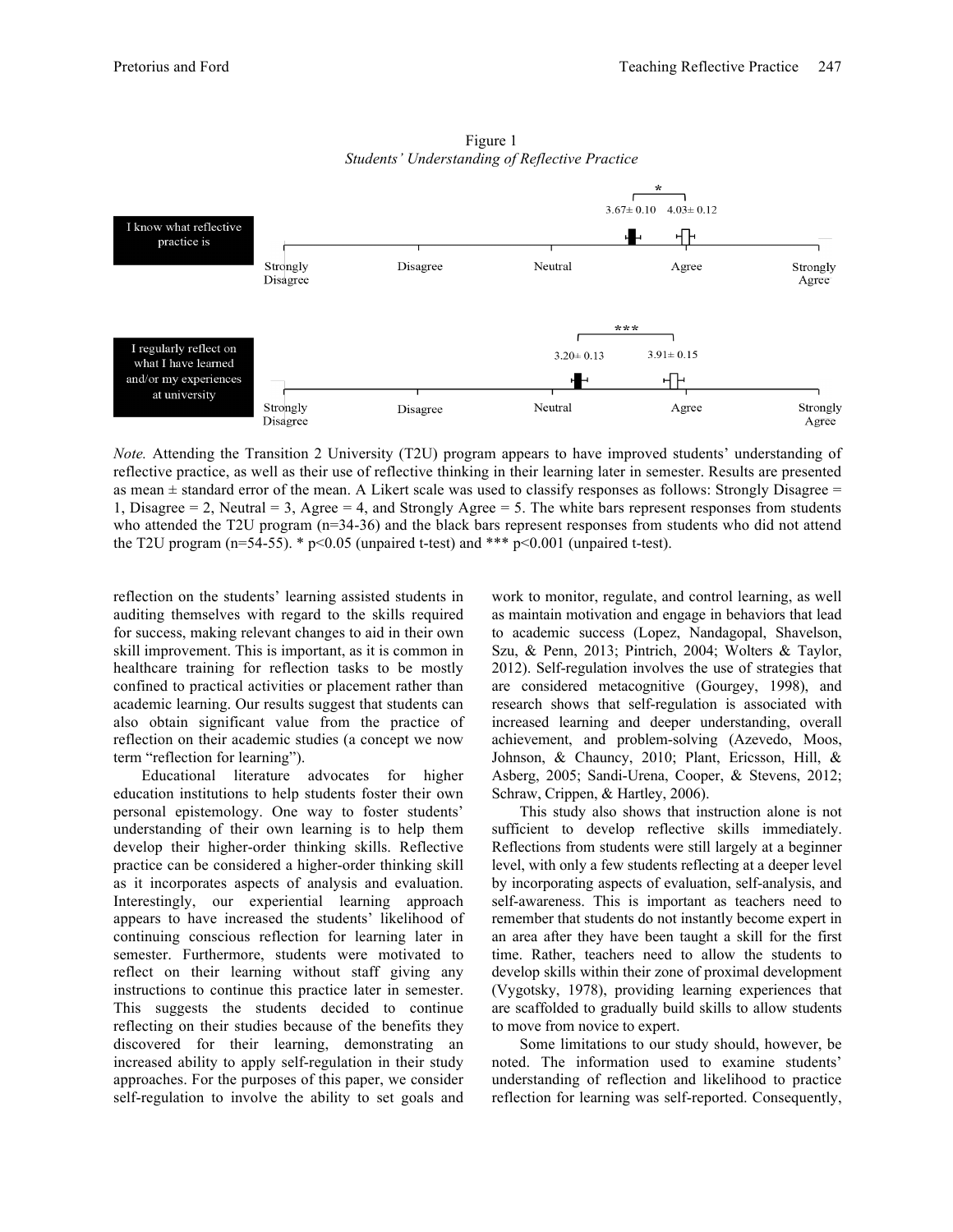a degree of response bias is likely as results are based on the students' ability to self-assess their skill confidence. It has, however, been shown that students' ability to self-assess improves in situations that are not based on massed learning (Dunning, Heath, & Suls, 2004), as well as in situations where reflective practice is involved (Mann et al., 2009). T2U was designed to be conducted in small group situations and involved persistent reflective activities throughout the program. Furthermore, self-assessment is considered more accurate if there is an appropriate delay between learning the skill and conducting the self-testing exercise (Dunning et al., 2004). The follow-up questionnaires were administered approximately 11 weeks after the final day of T2U. Students, therefore, had a chance to practice their reflective skills throughout the semester and consequently have practical experience to assess their skills. We therefore believe that the self-reported data regarding reflective practice in the questionnaires are a reasonable reflection of students' skill confidence. It would also have been interesting to see students' clinical placement reflections, learning portfolios, and assessment grades to further investigate the depth of reflective learning which had taken place. However, the researchers did not have access to those sources for this cohort of students due to privacy restrictions.

It is important to note that while this paper demonstrates our experiences in nursing, we believe the innovative teaching approach is also applicable across many other disciplines. Reflective practice is considered a key skill in many professions as it allows professionals to improve their practice by allowing them to become more self-aware, identify further educational needs, and monitor their own professional practice. For example, reflective practice is considered a foundational skill for teachers, a variety of health professionals, and staff in managerial roles. Teachers often use this skill to reflect on different teaching strategies and past classroom experience to improve their future teaching, while healthcare practitioners use reflection to improve patient care by evaluating past clinical actions. Managers apply reflective practice skills to review workplace strategies and identify areas for improvement. Teaching practices that develop this complex skill can therefore be considered interdisciplinary in nature.

## **Conclusion**

We have shown that students are able to make meaningful deductions about reflective practice through use of a basic framework in which to selfreflect without explicit prior instruction. Importantly, we have demonstrated that students develop an understanding of the value of reflecting on their own learning without explicit instruction and that this metacognitive practice (termed "reflection for learning") was sustained until at least the end of the semester. We therefore propose that a self-discovery approach to allow students to realize the benefits of reflective practice is effective in developing reflective practice skills and engaging higher-order metacognitive strategies in order to promote selfregulated learning.

#### **References**

- Azevedo, R., Moos, D. C., Johnson, A., & Chauncy, A. D. (2010). Measuring cognitive and metacognitive regulatory processes during hypermedia learning: Issues and challenges. *Educational Psychologist, 45*(4), 210-223. doi: 10.1080/00461520.2010.515934
- Bandura, A. (1986). *Social foundations of thought and action: A social cognitive theory*. Englewood Cliffs, NJ: Prentice Hall.
- Boud, D., Keogh, R., & Walker, D. (1985). *Reflection: Turning experience into learning.* London, UK: Kogan Page.
- Braine, M. E. (2009). Exploring new nurse teachers' perception and understanding of reflection: An exploratory study. *Nurse Education in Practice, 9*(4), 262-270. doi: 10.1016/j.nepr.2008.08.008
- Burton, A. J. (2000). Reflection: Nursing's practice and education panacea? *Journal of Advanced Nursing, 31*(5), 1009-1017. doi: 10.1046/j.1365- 2648.2000.01395.x
- Dewey, J. (1933). *How we think: A restatement of the relation of reflective thinking to the educative process.* Boston, MA: D.C. Heath.
- Dunning, D., Heath, C., & Suls, J. M. (2004). Flawed self-assessment: Implications for health, education, and the workplace. *Psychological Science in the Public Interest, 5*(3), 69-106. doi: 10.1111/j.1529- 1006.2004.00018.x
- Epp, S. (2008). The value of reflective journaling in undergraduate nursing education: A literature review. *International Journal of Nursing Studies, 45*(9), 1379-1388. doi: 10.1016/j.ijnurstu.2008.01.006
- Epstein, R. (1999). Mindful practice. *Journal of the American Medical Association, 282*(9), 833-839. doi: 10.1001/jama.282.9.833
- Ford, A., Todd, P., Gleeson, D., Rossiter, I., Strous, M., Borutta, S., Pretorius, L. (2015). Building perceived self-efficacy in new tertiary healthcare students by teaching transferable skills: the Transition 2 University (T2U) Program. Proceedings of the Students, Transitions, Achievement, Retention and Success Conference, 1-10, retrieved from http://www.unistars.org/papers/STARS2015/01C.pdf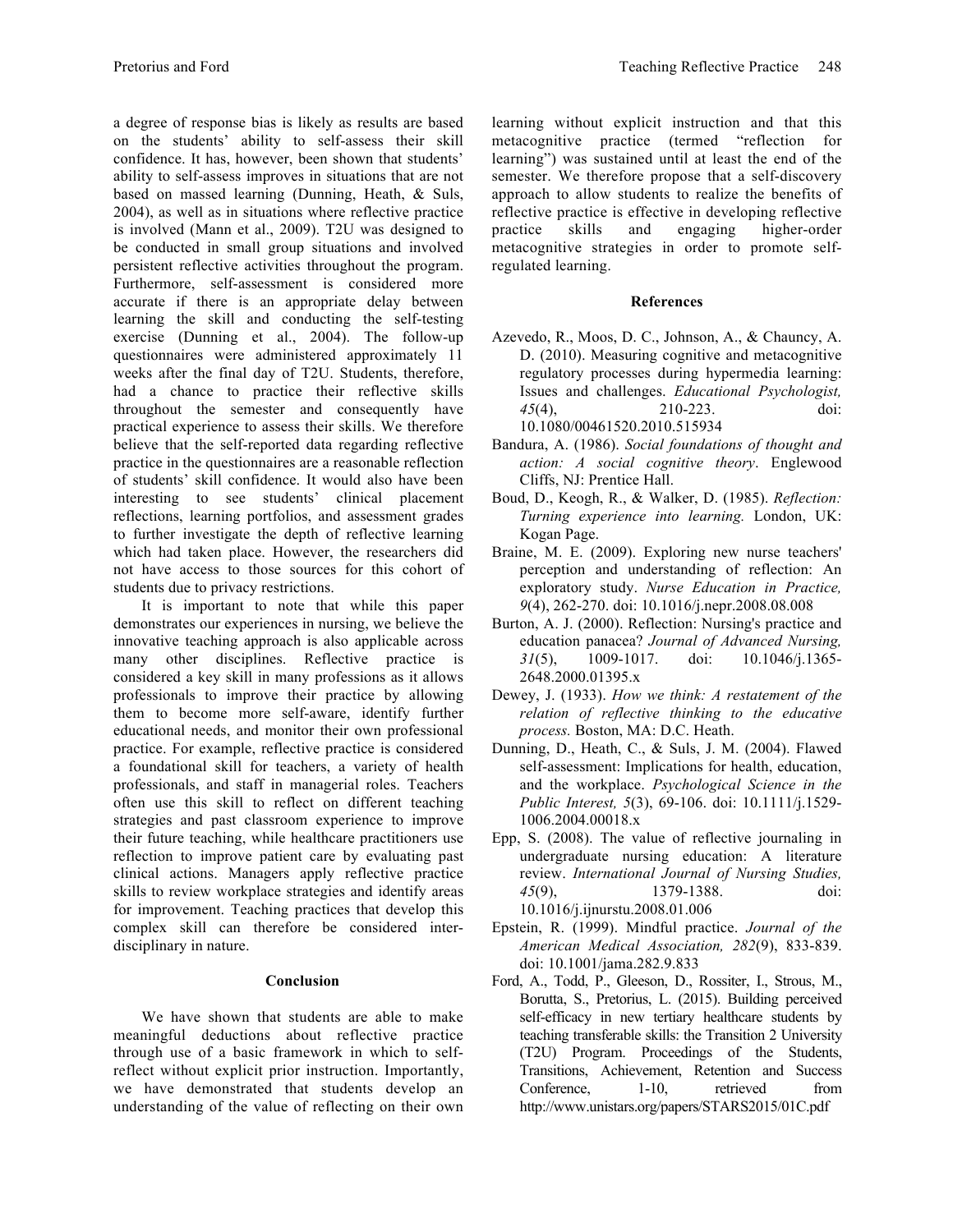- Gibbs, G. (1988). *Learning by doing: A guide to teaching and learning methods*. London: Further Education Unit.
- Gourgey, A. F. (1998). Metacognition in basic skills instruction. *Instructional Science, 26*(1/2), 81-96.
- Graneheim, U. H., & Lundman, B. (2004). Qualitative content analysis in nursing research: Concepts, procedures and measures to achieve trustworthiness. *Nurse Education Today, 24*(2), 105-112. doi: 10.1016/j.nedt.2003.10.001
- Gustafsson, C., & Fagerberg, I. (2004). Reflection, the way to professional development? *Journal of Clinical Nursing, 13*(3), 217-280. doi: 10.1046/j.1365-2702.2003.00880.x
- Guthrie, K. L., & Jones, T. B. (2012). Teaching and learning: Using experiential learning and reflection for leadership education. *New Directions for Student Services, 2012*(140), 53-63. doi: 10.1002/ss.20031
- Hallett, C. (1997). Learning through reflection in the community: The relevance of Schön's theories of coaching to nursing education. *International Journal of Nursing Studies, 34*(2), 103-110. doi: 10.1016/S0020-7489(97)00001-1
- Hancock, P. (1999). Reflective practice Using a learning journal. *Nursing Standard, 13*(17), 37-40. doi: 10.7748/ns1999.01.13.17.37.c2582
- Hatton, N., & Smith, D. (1995). Reflection in teacher education: Towards definition and implementation. *Teaching and Teacher Education, 11*(1), 33-49. doi: 10.1016/0742-051X(94)00012-U
- Landeen, J., Byrne, D., & Brown, B. (1995). Exploring the lived experiences of psychiatric nursing students through self-reflective journals. *Journal of Advanced Nursing, 21*(5), 878-885. doi: 10.1046/j.1365-2648.1995.21050878.x
- Leung, D., & Kember, D. (2003). The relationship between approaches to learning and reflection upon practice. *Educational Psychology, 23*(1), 61-71. doi: 10.1080/01443410303221
- Lopez, E. J., Nandagopal, K., Shavelson, R. J., Szu, E., & Penn, J. (2013). Self-regulated learning study strategies and academic performance in undergraduate organic chemistry: An investigation examining ethnically diverse students. *Journal of Research in Science Teaching, 50*(6), 660-676. doi: 10.1002/tea.21095
- Mann, K., Gordon, J., & MacLeod, A. (2009). Reflection and reflective practice in health professions education: A systematic review. *Advances in Health Sciences Education: Theory and Practice, 14*(4), 595-621. doi: 10.1007/s10459-007-9090-2
- Mc Carthy, J., Cassidy, I., & Tuohy, D. (2013). Lecturers' experiences of facilitating guided group reflection with pre-registration BSc Nursing

students. *Nurse Education Today, 33*(1), 36-40. doi: 10.1016/j.nedt.2011.10.020

- Mezirow, J. (1991). *Transformative dimensions of adult learning*. San Francisco, CA: Jossey-Bass.
- Moon, J. (1999). *A handbook of reflective and experiential learning*. London, UK: Routledge.
- Pearson, D., & Heywood, P. (2004). Portfolio use in general practice vocational training: A survey of GP registrars. *Medical Education, 38*(1), 87-95. doi: 10.1111/j.1365-2923.2004.01737.x
- Pintrich, P. (2004). A conceptual framework for assessing motivation and self-regulated learning in college students. *Educational Psychology Review, 16*(4), 385-407. doi: 10.1007/s10648-004-0006-x
- Plant, E. A., Ericsson, K. A., Hill, L., & Asberg, K. (2005). Why study time does not predict grade point average across college students: Implications of deliberate practice for academic performance. *Contemporary Educational Psychology, 30*, 96- 116. doi: 10.1016/j.cedpsych.2004.06.001
- Platzer, H., Blake, D., & Ashford, D. (2000). Barriers to learning from reflection: A study of the use of group work with post-registration nurses. *Journal of Advanced Nursing, 31*(5), 1001-1008. doi: 10.1046/j.1365-2648.2000.01396.x
- Rolfe, G., Freshwater, D., & Jasper, M. (2001). *Critical reflection in nursing and the helping professions: A user's guide*. Basingstoke, UK: Palgrave Macmillan.
- Sandi-Urena, S., Cooper, M., & Stevens, R. (2012). Effect of cooperative problem-based lab instruction on metacognition and problem-solving skills. *Journal of Chemical Education, 89*(6), 700-706. doi: 10.1021/ed1011844
- Schön, D. (1983). *The reflective practitioner*. San Francisco, CA: Jossey-Bass.
- Schön, D. (2001). *The reflective practitioner* (2nd ed.). San Francisco, CA: Jossey-Bass.
- Schraw, G., Crippen, K., & Hartley, K. (2006). Promoting self-regulation in science education: Metacognition as part of a broader perspective on learning. *Research in Science Education, 36*(1-2), 111-139. doi: 10.1007/s11165-005-3917-8
- Sobral, D. (2000). An appraisal of medical students' reflection-in-learning. *Medical Education, 34*(3), 182-187. doi: 10.1046/j.1365-2923.2000.00473.x
- Sobral, D. (2001). Medical students' reflection-inlearning in relation to approaches to study and academic achievement. *Medical Teacher, 23*(5), 508-513. doi: 10.1080/01421590126488
- Stevens, D. D., & Cooper, J. E. (2009). *Journal keeping: How to use reflective writing for learning, teaching, professional insight, and positive change*. Sterling, VA: Stylus.
- Teekman, B. (2000). Exploring reflective thinking in nursing practice. *Journal of Advanced Nursing, 31*(5), 1125-1135. doi: 10.1046/j.1365-2648.2000.01424.x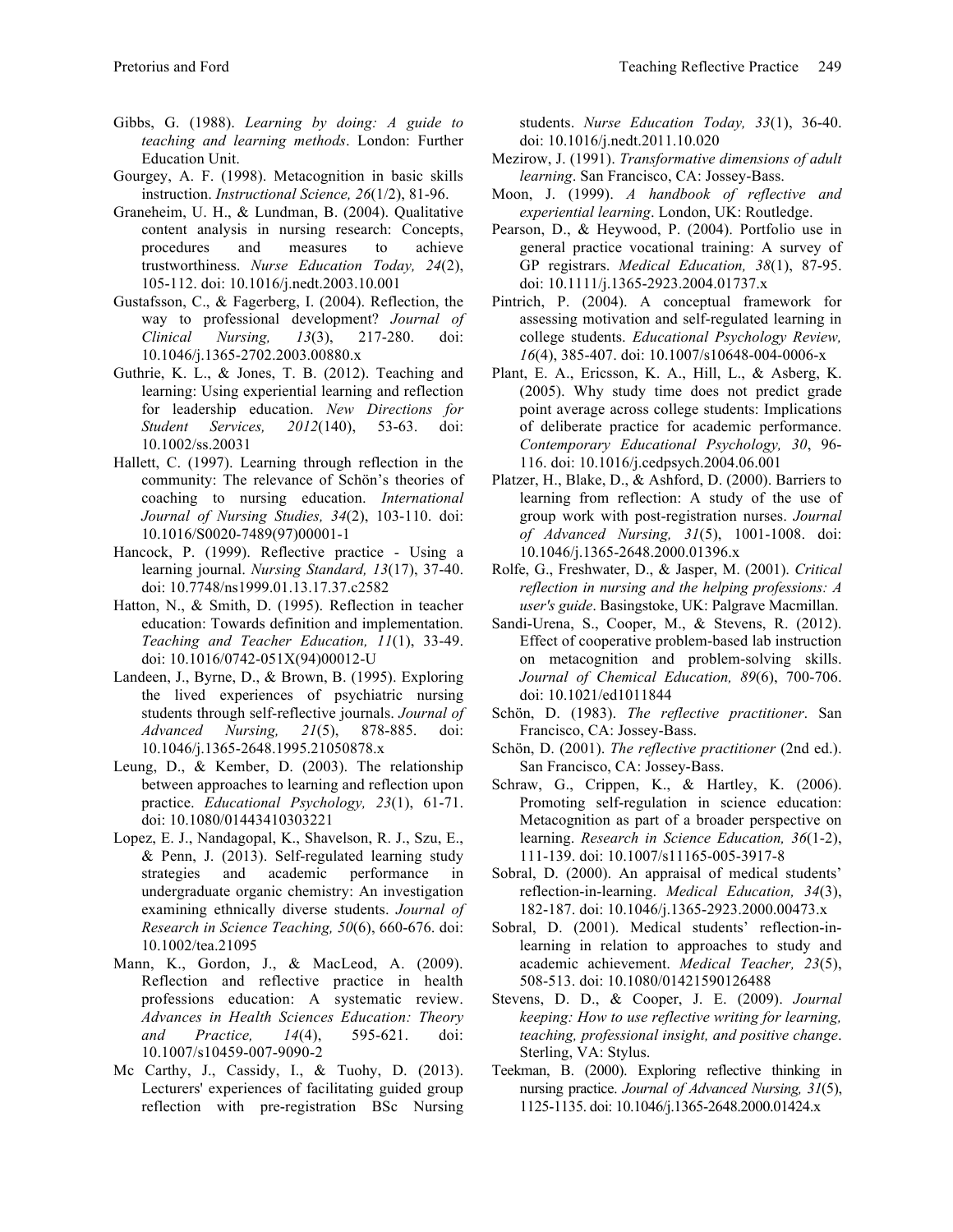- Vygotsky, L. S. (1978). *Mind in society: The development of higher mental processes*. Cambridge, MA: Harvard University Press.
- Wolters, C. A., & Taylor, D. J. (2012). A self-regulated learning perspective on student engagement. In S. L. Christenson, A. L. Reschly, & C. Wylie (Eds.), *Handbook of Research on Student Engagement* (pp. 635-651). Boston, MA: Springer.

 $\mathcal{L}_\text{max}$  , and the set of the set of the set of the set of the set of the set of the set of the set of the set of the set of the set of the set of the set of the set of the set of the set of the set of the set of the

DR. LYNETTE PRETORIUS is a Learning Skills Adviser at Monash University. She works with academics to integrate academic skills development and training into the curriculum. She also teaches at both undergraduate and postgraduate levels in a range of academic disciplines. Dr. Pretorius has qualifications in Medicine, Science, Education and Counselling, and her research interests include the scholarship of teaching and learning, assessment, curriculum design, heart failure, and atrial fibrillation.

DR. ALLIE FORD is a Learning Skills Adviser at Monash University. She works with academics to integrate academic skills development and training into the curriculum. She also teaches at both undergraduate and postgraduate levels in a range of academic disciplines. Dr. Ford has qualifications in Astrophysics, Chemistry and Education, and her research interests include the scholarship of teaching and learning, assessment, reflective practice, transition, and curriculum design

#### Acknowledgements

The authors would like to acknowledge the following colleagues who assisted in the teaching of the transferrable skills part of the T2U program across the three campuses described in this paper: Paula Todd, Damian Gleeson, Ian Rossiter, Myles Strous, Sebastian Borutta, Penny Presta, Cameron Fuller, and Barbara Yazbeck. We would also like to thank Kerry Bedford and Sarah Jansen for their contributions in initiating the T2U program. Finally, we thank the staff from the School of Biosciences for their willingness to allow us to teach into their training programs.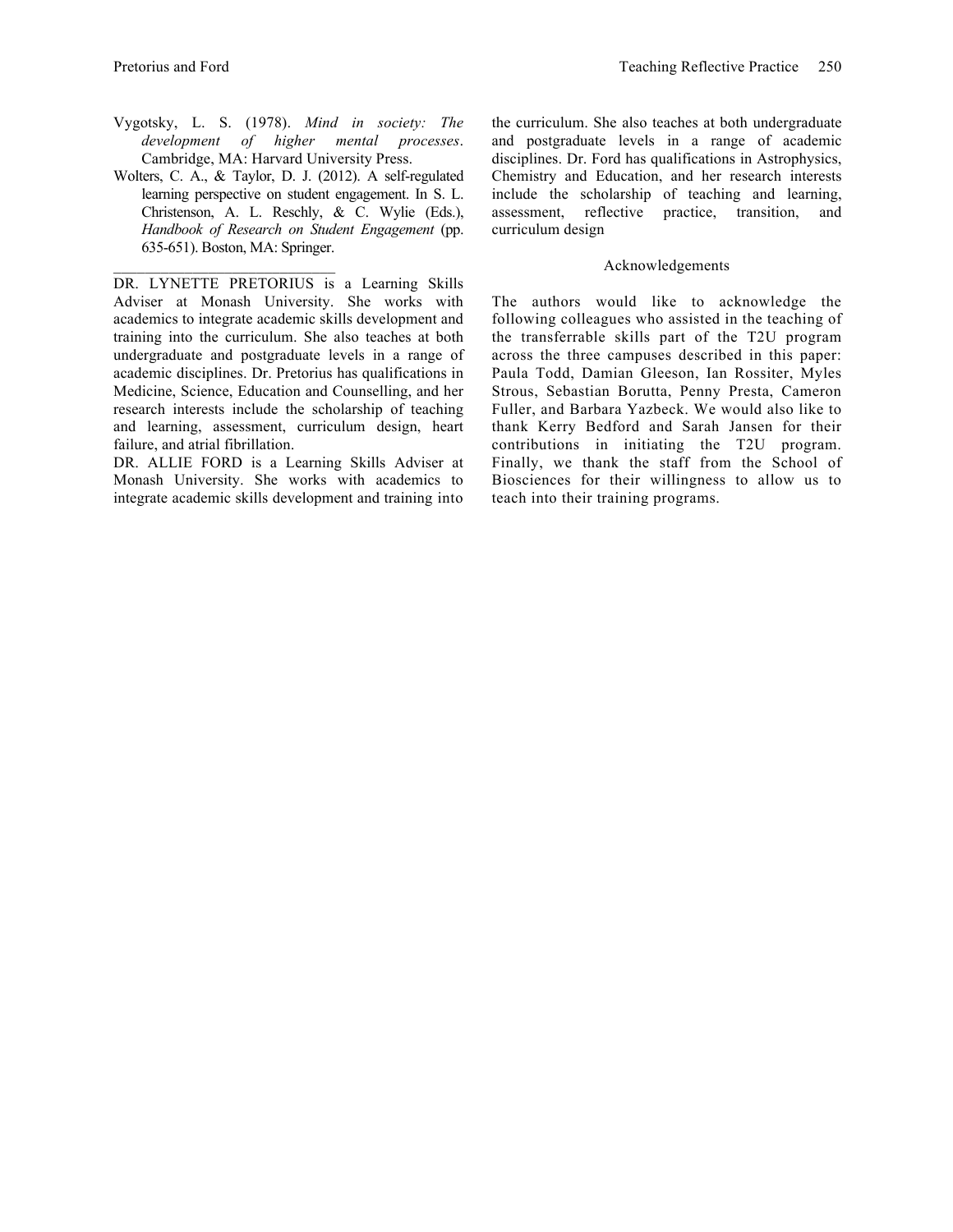# Appendix A

On the final day of the program, students were asked to consider why they had completed reflective activities every night, using the handout below.

| Handout 1 - Reflecting on your experiences                 |  |  |  |  |
|------------------------------------------------------------|--|--|--|--|
| Respond to the following question in groups:               |  |  |  |  |
| Why have you been doing reflections every night this week? |  |  |  |  |
|                                                            |  |  |  |  |
|                                                            |  |  |  |  |
|                                                            |  |  |  |  |
|                                                            |  |  |  |  |
|                                                            |  |  |  |  |
|                                                            |  |  |  |  |
|                                                            |  |  |  |  |
|                                                            |  |  |  |  |
|                                                            |  |  |  |  |
|                                                            |  |  |  |  |
|                                                            |  |  |  |  |
|                                                            |  |  |  |  |
|                                                            |  |  |  |  |
|                                                            |  |  |  |  |
|                                                            |  |  |  |  |
|                                                            |  |  |  |  |
|                                                            |  |  |  |  |
|                                                            |  |  |  |  |
|                                                            |  |  |  |  |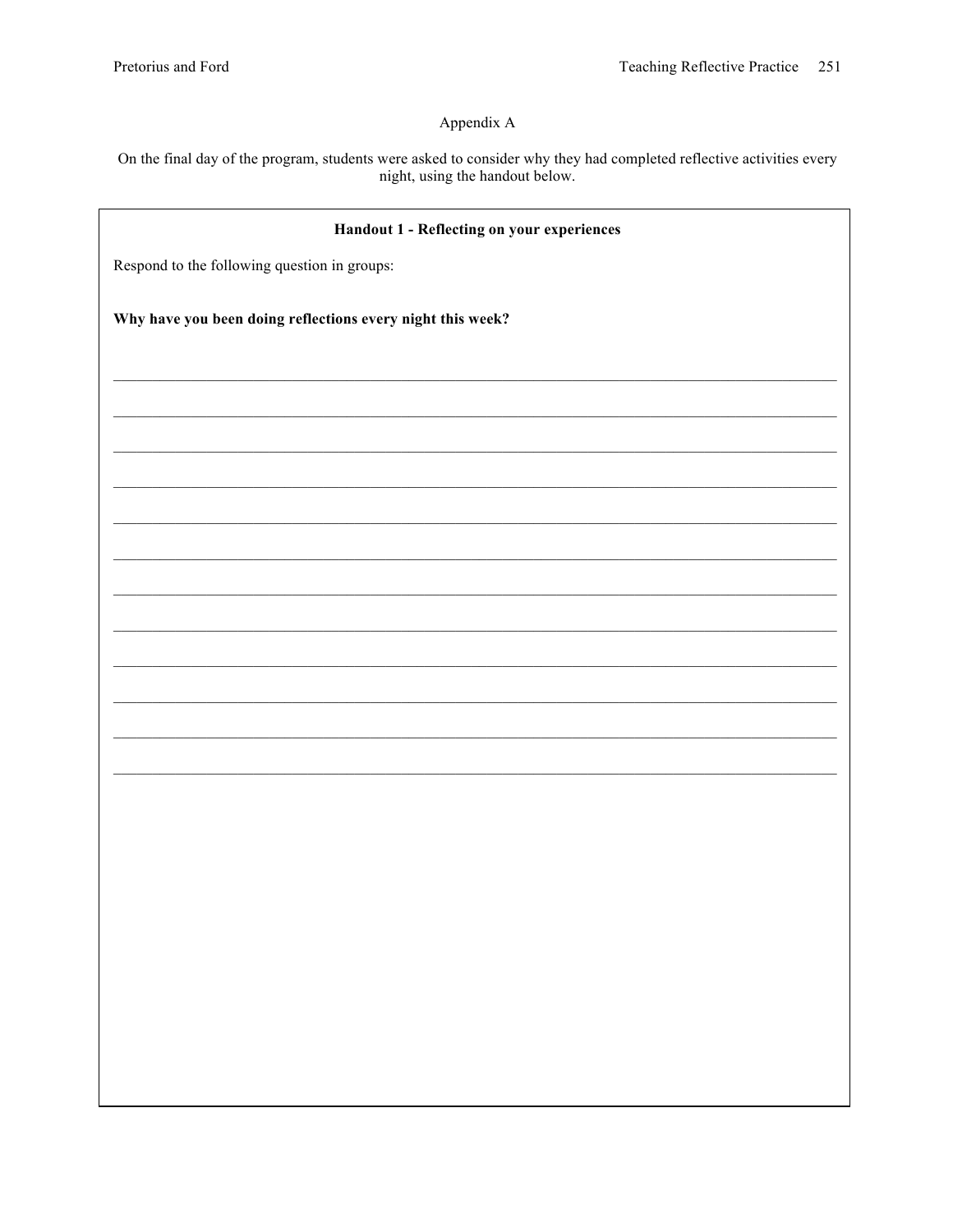# Appendix B

After explicit instruction about reflective practice, students were asked to respond individually to the reflective prompt below.

## Handout 2 - Reflecting on your experiences

#### Write a paragraph-long reflection about the Transition to University program.

Try to capture the following: a brief description of what you actually did during the week, an identification of the most important thing you learnt during the week, and a reflection on how you think this program will influence you in the future.